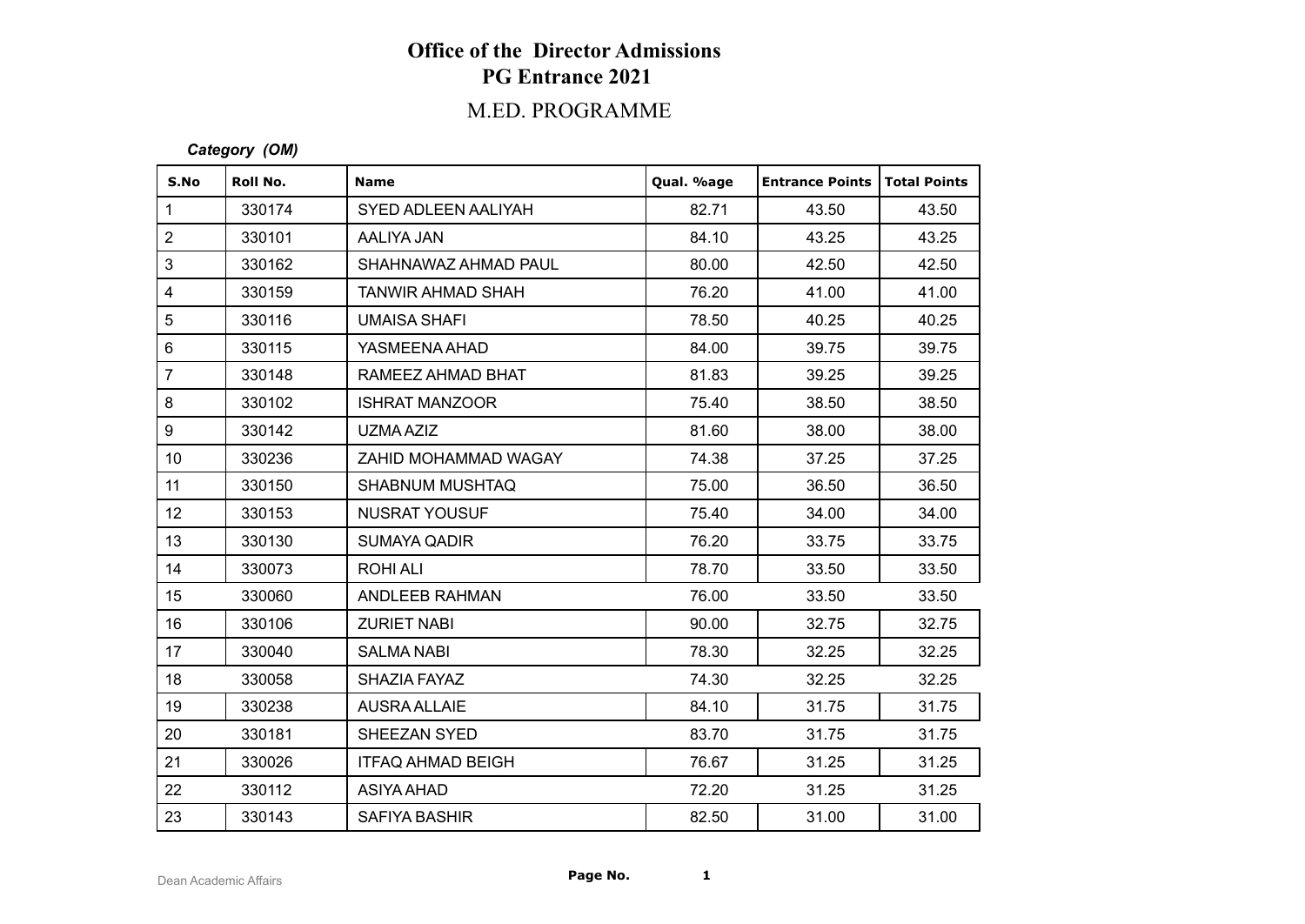# **Office of the Director Admissions PG Entrance 2021**

## M.ED. PROGRAMME

#### *Category (OM)*

| S.No | Roll No. | <b>Name</b>           | Qual. %age | <b>Entrance Points</b> | <b>Total Points</b> |
|------|----------|-----------------------|------------|------------------------|---------------------|
| 24   | 330027   | RUBANA MAYEEN         | 81.20      | 30.75                  | 30.75               |
| 25   | 330147   | HILAL AHMAD MALIK     | 79.30      | 30.75                  | 30.75               |
| 26   | 330207   | NASRINA JAN           | 77.17      | 30.50                  | 30.50               |
| 27   | 330125   | AQLEEMA RAFIQ KUCHAY  | 77.00      | 30.50                  | 30.50               |
| 28   | 330168   | <b>SHAISTA BASHIR</b> | 82.50      | 30.00                  | 30.00               |
| 29   | 330164   | SHAHNAWAZ MAQBOOL     | 78.10      | 30.00                  | 30.00               |
| 30   | 330230   | <b>MARIA MANZOOR</b>  | 72.96      | 30.00                  | 30.00               |
| 31   | 330132   | SABZARAH RAHEE        | 75.83      | 29.25                  | 29.25               |
| 32   | 330223   | <b>SHABNUM AARA</b>   | 80.70      | 29.00                  | 29.00               |
| 33   | 330074   | <b>HUMERA AKHTER</b>  | 69.86      | 29.00                  | 29.00               |

*Category (ST)*

| S.No | Roll No. | <b>Name</b>            | Qual. %age | Entrance Points   Total Points |       |
|------|----------|------------------------|------------|--------------------------------|-------|
| 34   | 330092   | <b>TAHMEEMUL ISLAM</b> | 82.00      | 25.25                          | 25.25 |
| 35   | 330029   | SHAZIA RAFIQ           | 80.20      | 24.00                          | 24.00 |
| 36   | 330243   | NARGIS BANOO           | 66.80      | 22.50                          | 22.50 |
| 37   | 330249   | <b>AZHAR HUSSAIN</b>   | 77.20      | 21.75                          | 21.75 |